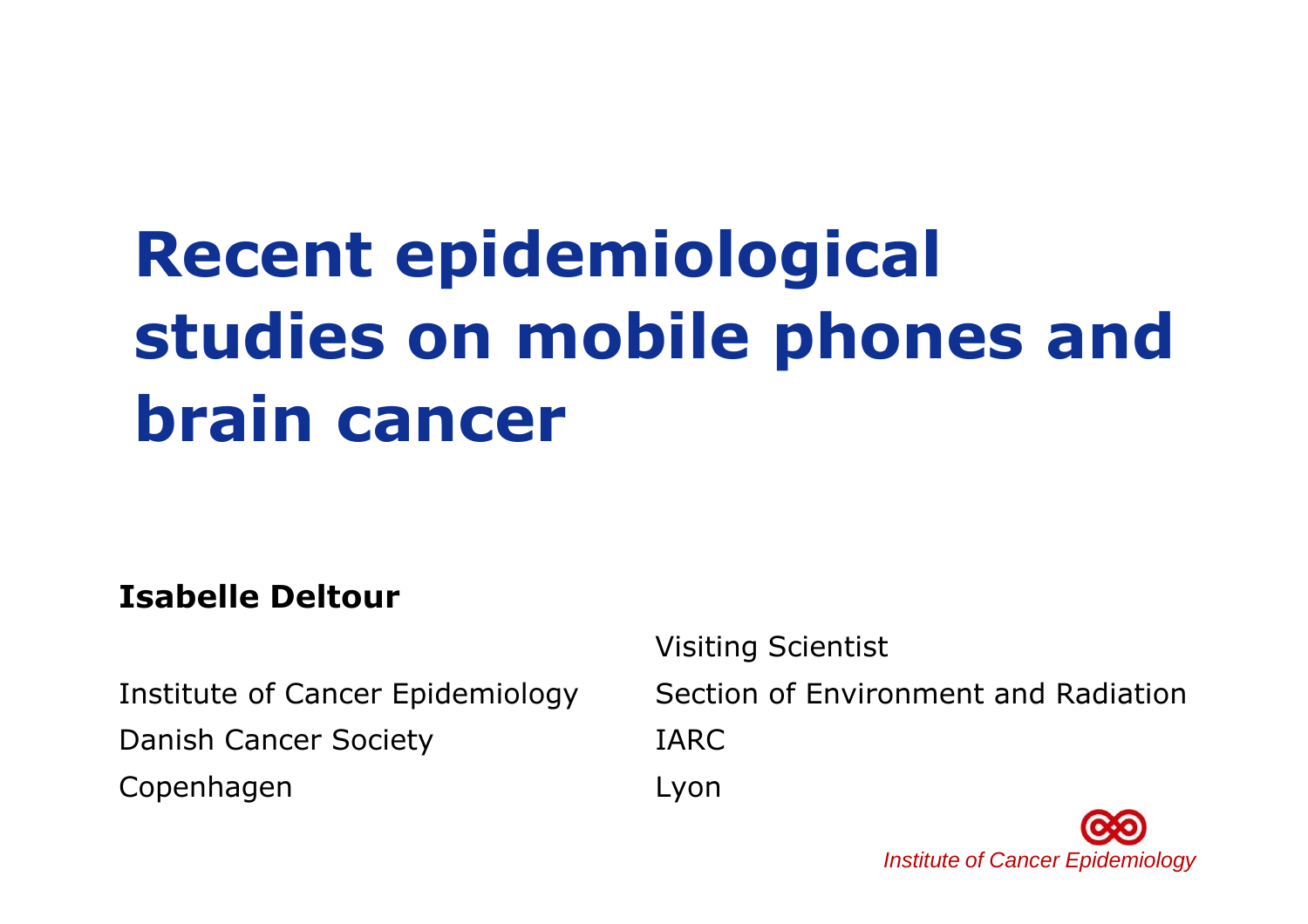## **Outline**

- Summary of studies published before 2009- what are<br>the current research questions? the current research questions?
- Published studies in 2009 and 2010
	- Incidence studies
	- Interphone brain tumours
- On-going studies
	- Interphone acoustic neuromas
	- Cosmos
	- Cefalo
	- Mobi-kids

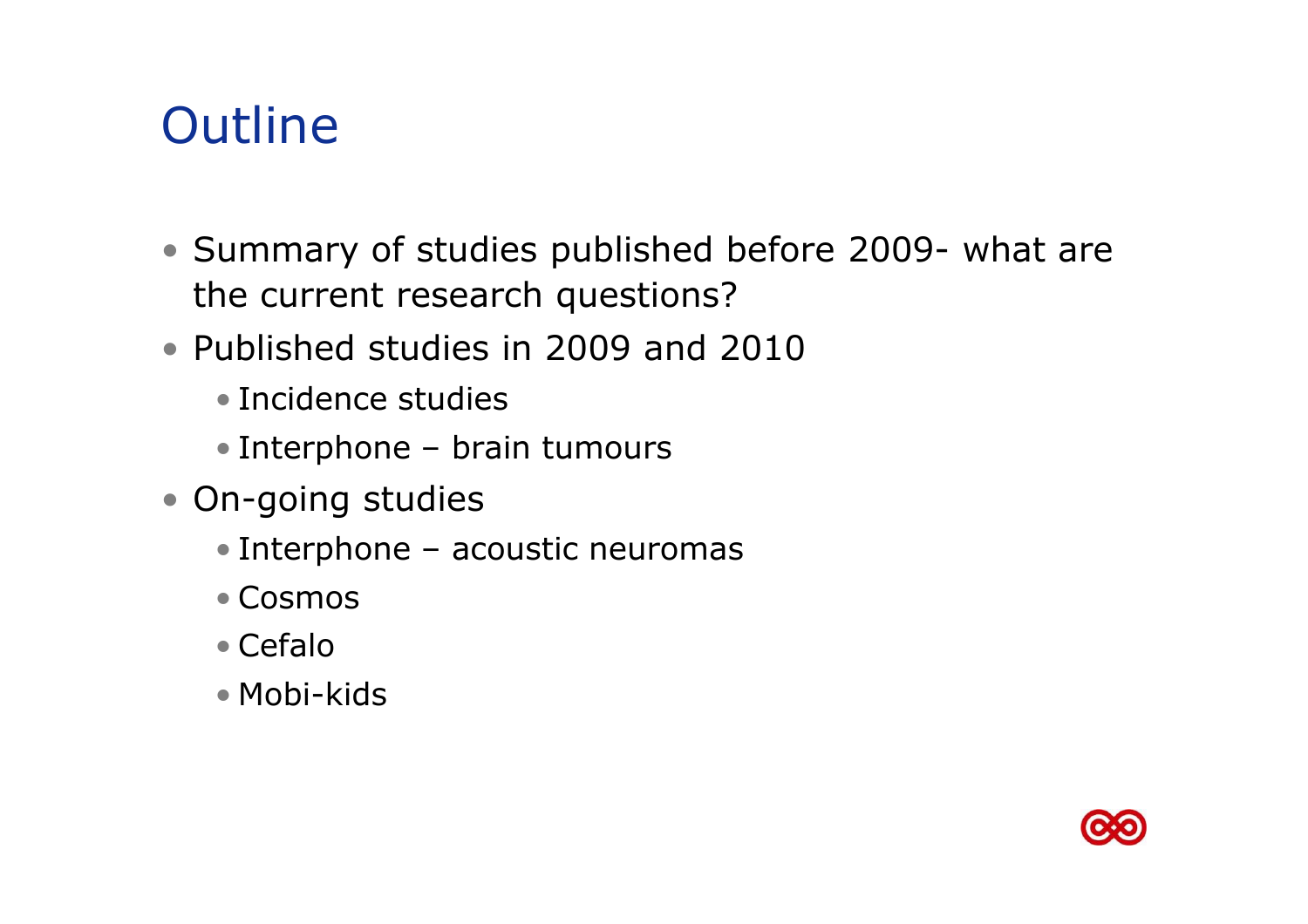# Research questions (ICNIRP)

Review on mobile phones and brain tumour risk (Sept 2009) *Ahlbom, Feychting, Green, Kheifets, Savitz, Swerdlow, and ICNIRP (International Commission for Non-Ionizing Radiation Protection) Epidemiology committee* 

**Conclusion**: Overall, the studies … do not demonstrate an increased risk within approximately 10 years of use…

- Data for **use > 10 years** sparse
- **Inconsistencies** across studies (Hardell et al versus rest)
- Small increased or decreased risks among users *(increased risks among heaviest users)*
- Methodological issues (exposure misclassification, selection bias)
- Data completely lacking for **children and adolescents**

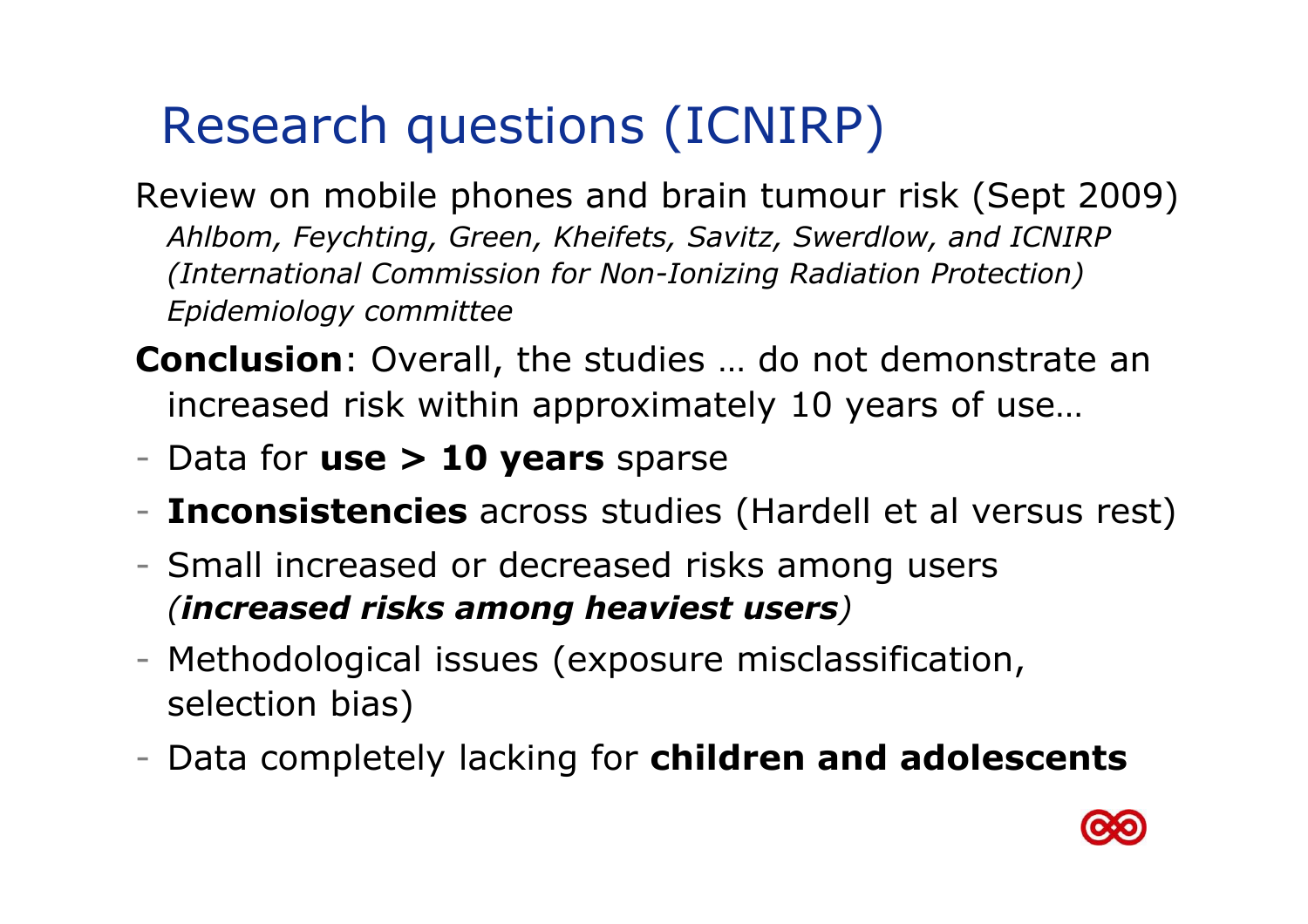# Interpretation of results of epidemiological studies – in very brief

- By comparing disease occurence and mobile phone use, compute Odds Ratios (OR).
	- If  $OR = 1 \Rightarrow No$  association
	- If OR  $> 1 \Rightarrow$  Excess risk associated to use of phone
	- If OR  $< 1 \Rightarrow$  Protective effect associated to use of phone
- Confidence Interval reflects the **Precision** of results
	- If wide ⇒ study (and results) imprecise<br>F
	- If narrow ⇒ study precise
	- If Confidence Interval includes 1, result could be due to **Chance**

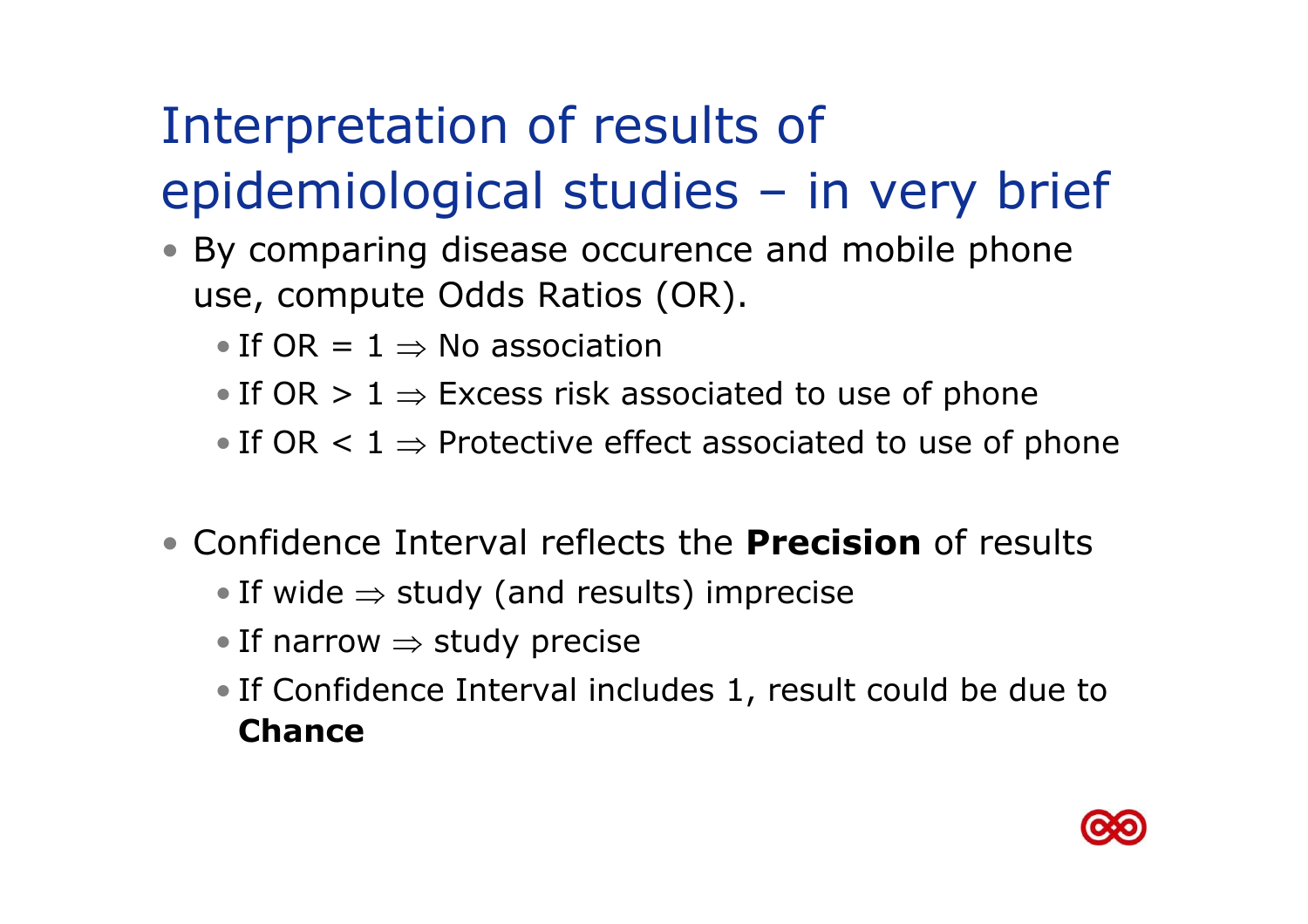### Brain tumour risk estimates for use of mobile phone from case control and cohort studies

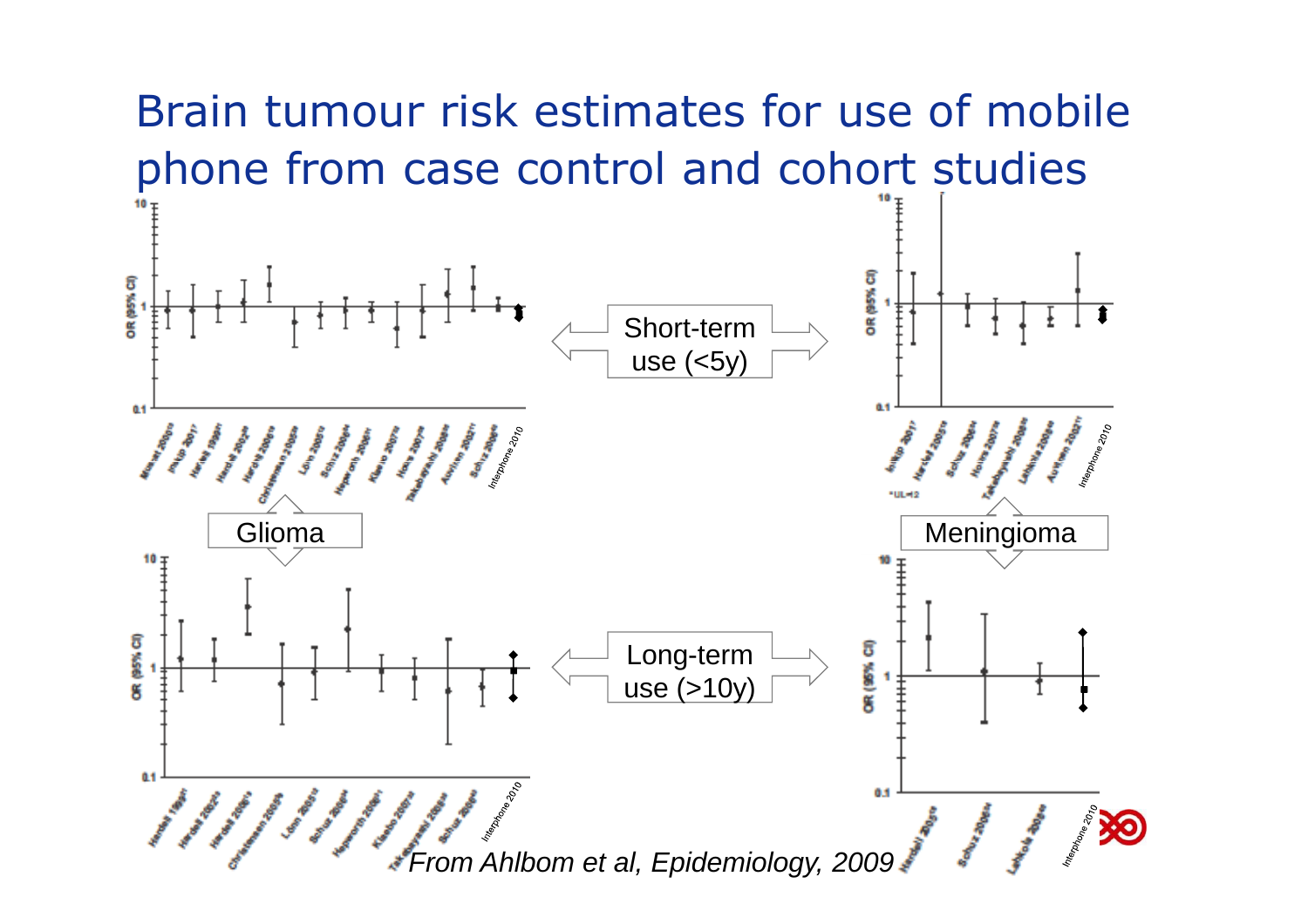# Incidence studies: tools for public health surveillance

- If the use of mobile phone increases the risk of brain tumour, then the number of cases of brain tumours will increase
- Because the cancer registries record all (brain) tumour cases, the changes in number of cases will be reflected in the records of the cancer registries

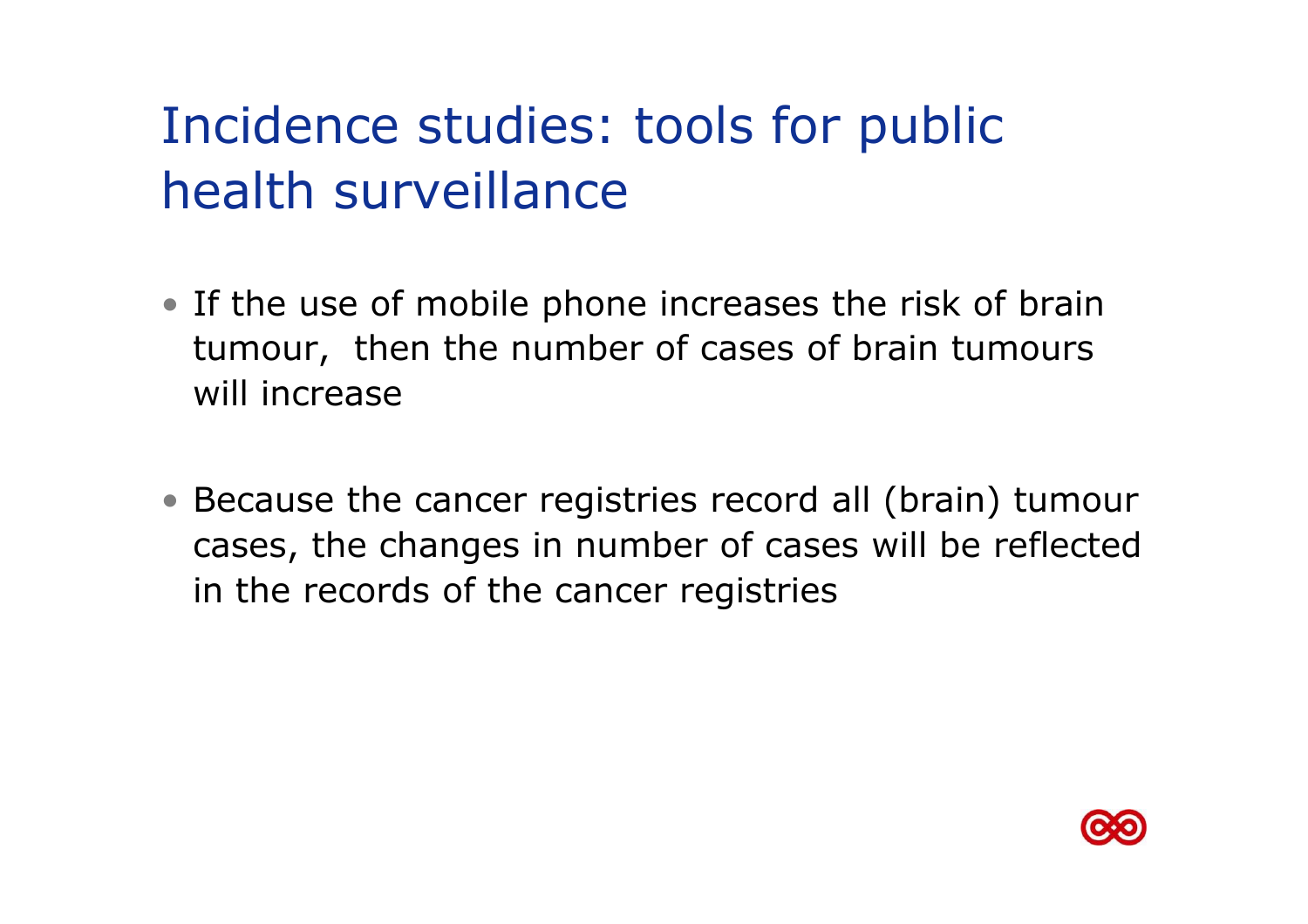# Incidence brain tumour in Nordic countries among adults



Glioma and meningioma incidence trends by age in Nordic countries,1974-2003

From Deltour et al, JNCI, 2009

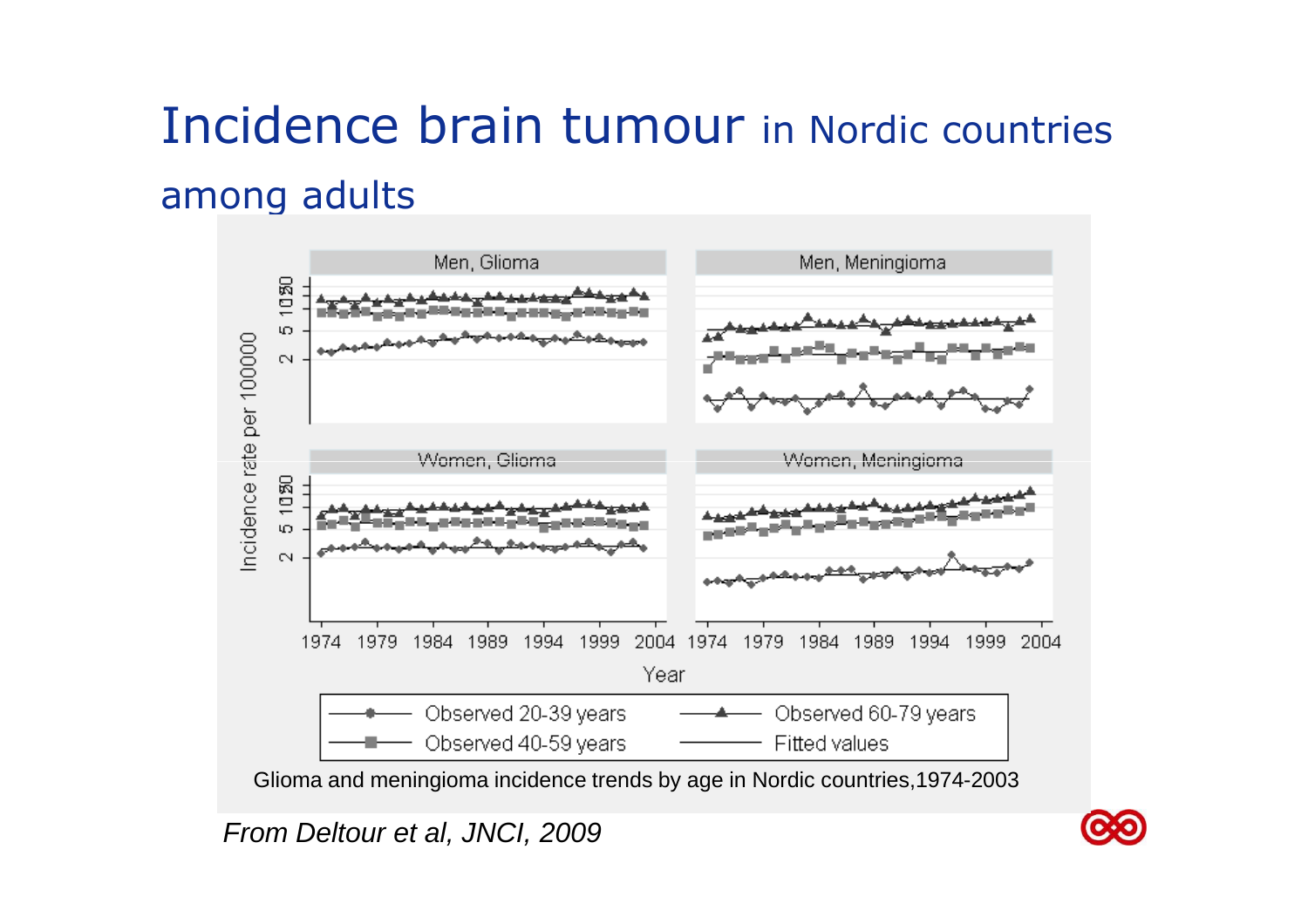# Conclusion: no observable effect of mobile phone up to 2003 in time trends of the incidence rates

- Research question: Inconsistencies across studies (Hardell vs rest)
- Among men aged 40–59 years, the reported prevalence of use was 7% in 1989 and reached 28% in 1993 … If the risk of gliomas associated with mobile phone use doubled after 10 years of use as reported in Hardell et al. … the incidence rate in this subgroup should have increased by approximately 20% or more between 1999 and 2003; in fact, it remained stable during this time period.

*Deltour et al., J Natl Cancer Inst, 2010; in response to: Hardell et al.:*

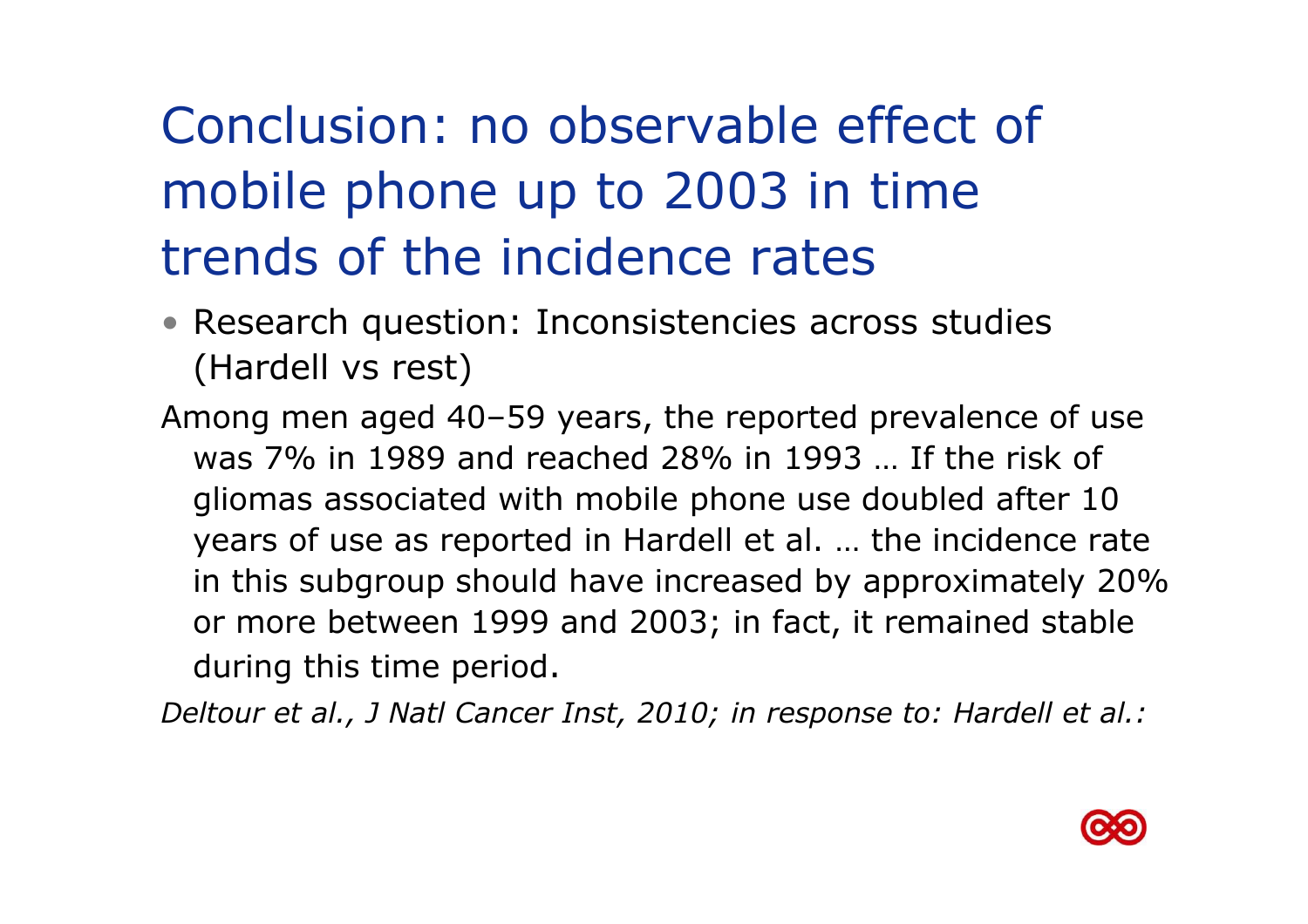### Incidence malignant brain tumour in USA



Brain cancer incidence trends among whites by age, SEER 9, 1977-1981 to 2002-2006.

From Inskip et al, Neurology, 2010

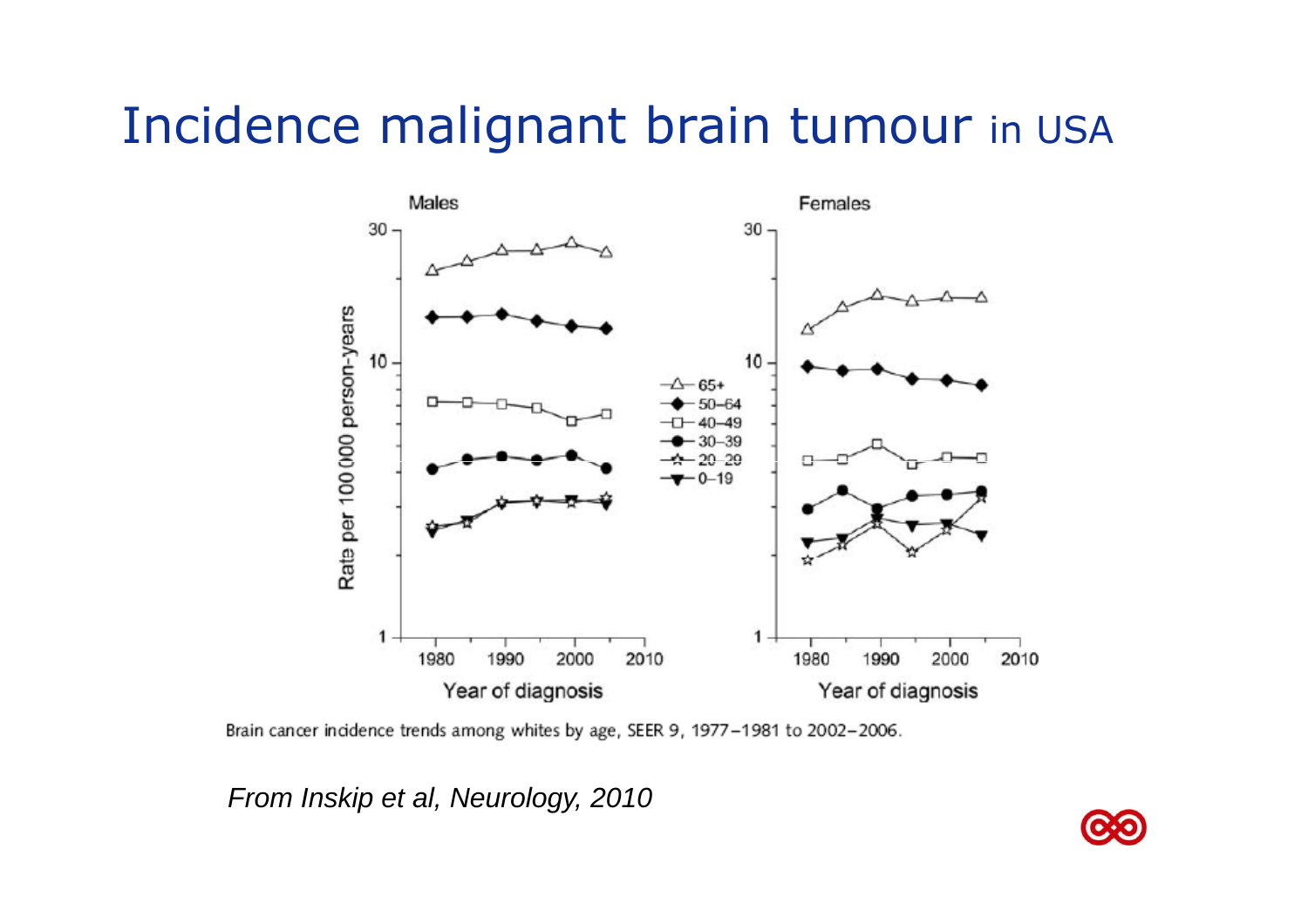#### Interphone Study

Cardis et al., Eur J Epidemiol, 2007





16 centers in 13 countries

European centers



### **Study of mobile phone use and risk of brain tumours among adults (30-59 years old). Characteristics:**

*Personal interviews with:*

- -2708 patients with glioma<br>2409 patients with
- -2409 patients with<br>
2010 paningioma meningioma
- cimilar nii similar number of controls<br>r their provies or their proxies

Ascertainment: 2000-200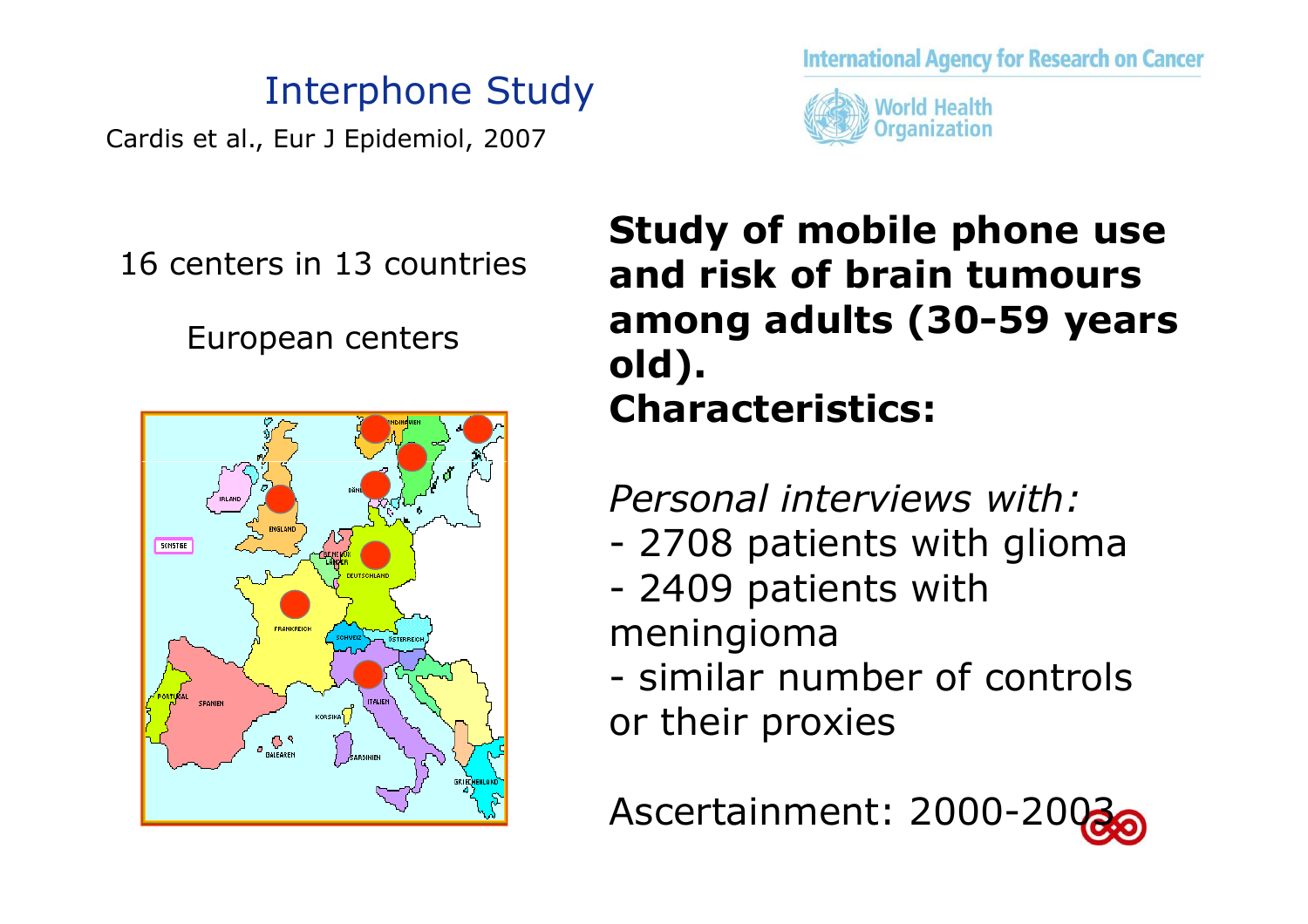#### **International Agency for Research on Cancer**

#### Interphone Study

Interphone Study Group, Int J Epidemiol, 2010





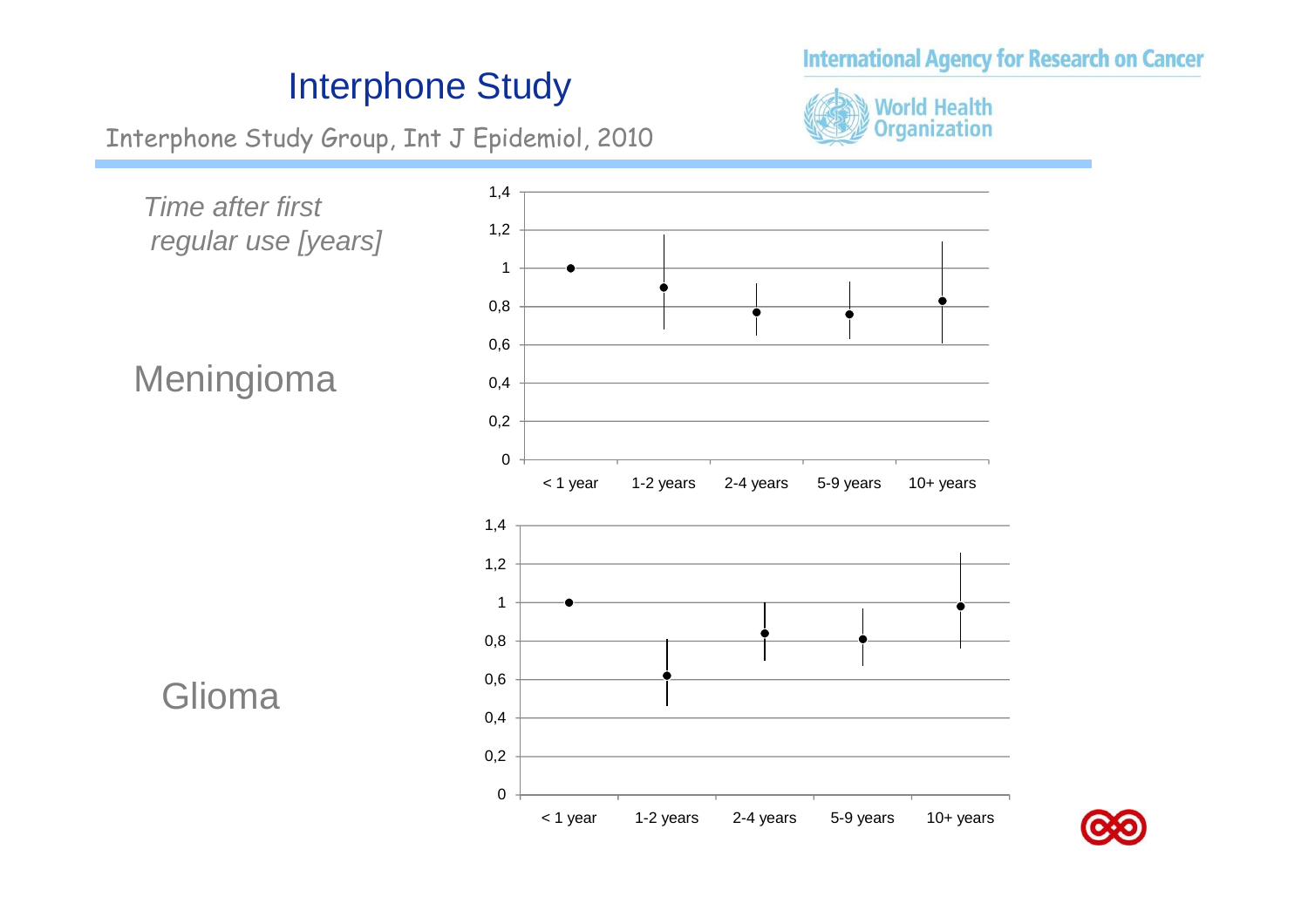#### Interphone Study

Interphone Study Group, Int J Epidemiol, 2010





**World Health Organization** 

**International Agency for Research on Cancer**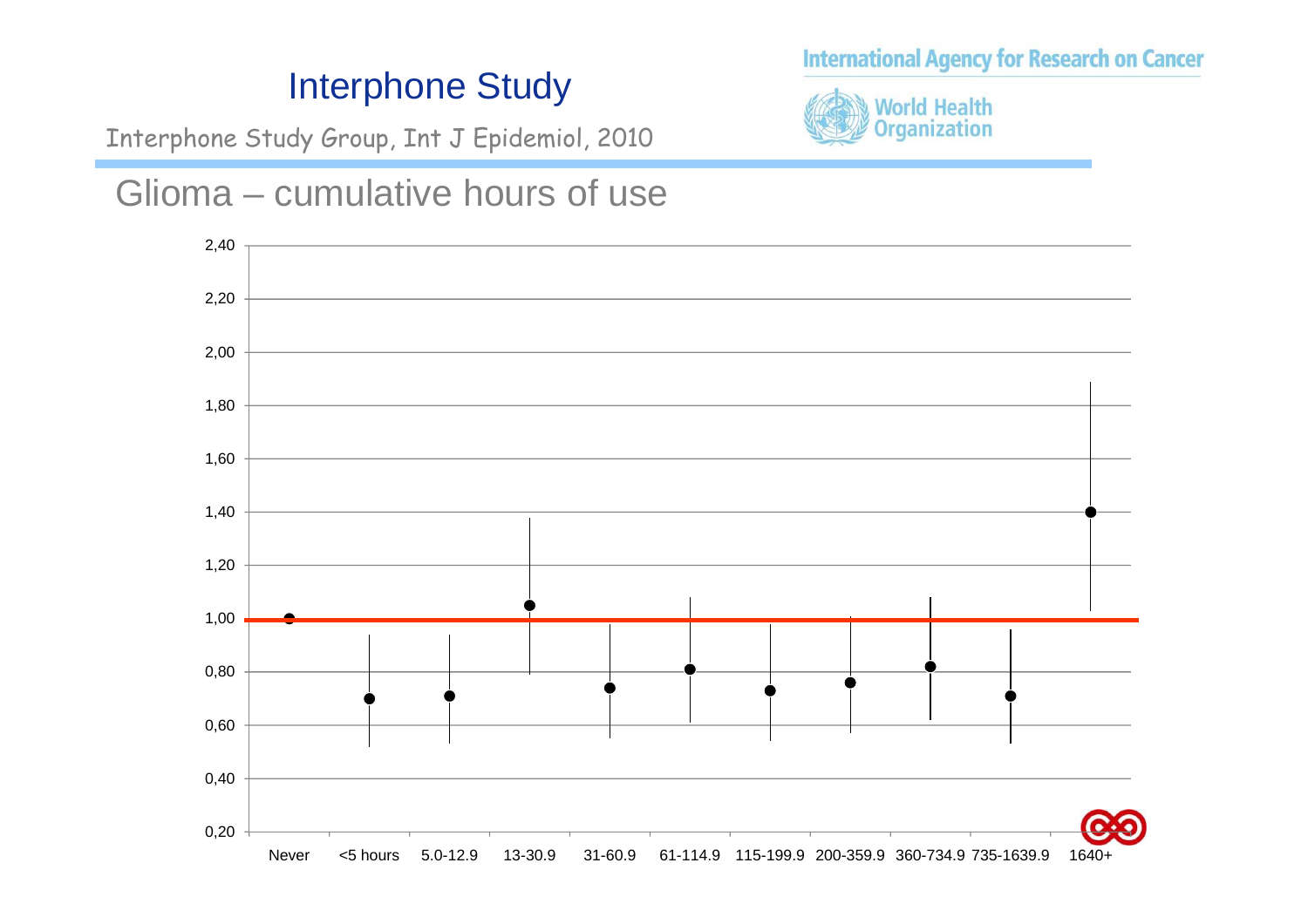### Interphone – brain tumours

- Conclusions
	- No **overall** increased risk
	- Observation of an increased OR for glioma in **most intensive** users
		- OR (use > 1640 hours)= 1.40 (1.03 1.89)
	- temporal lobe, ipsilateral mobile phone use
	- Little evidence of an association with meningioma
- But: "biases and errors prevent a causal interpretation" so question:
	- Are these increases due to bias or are they real ?

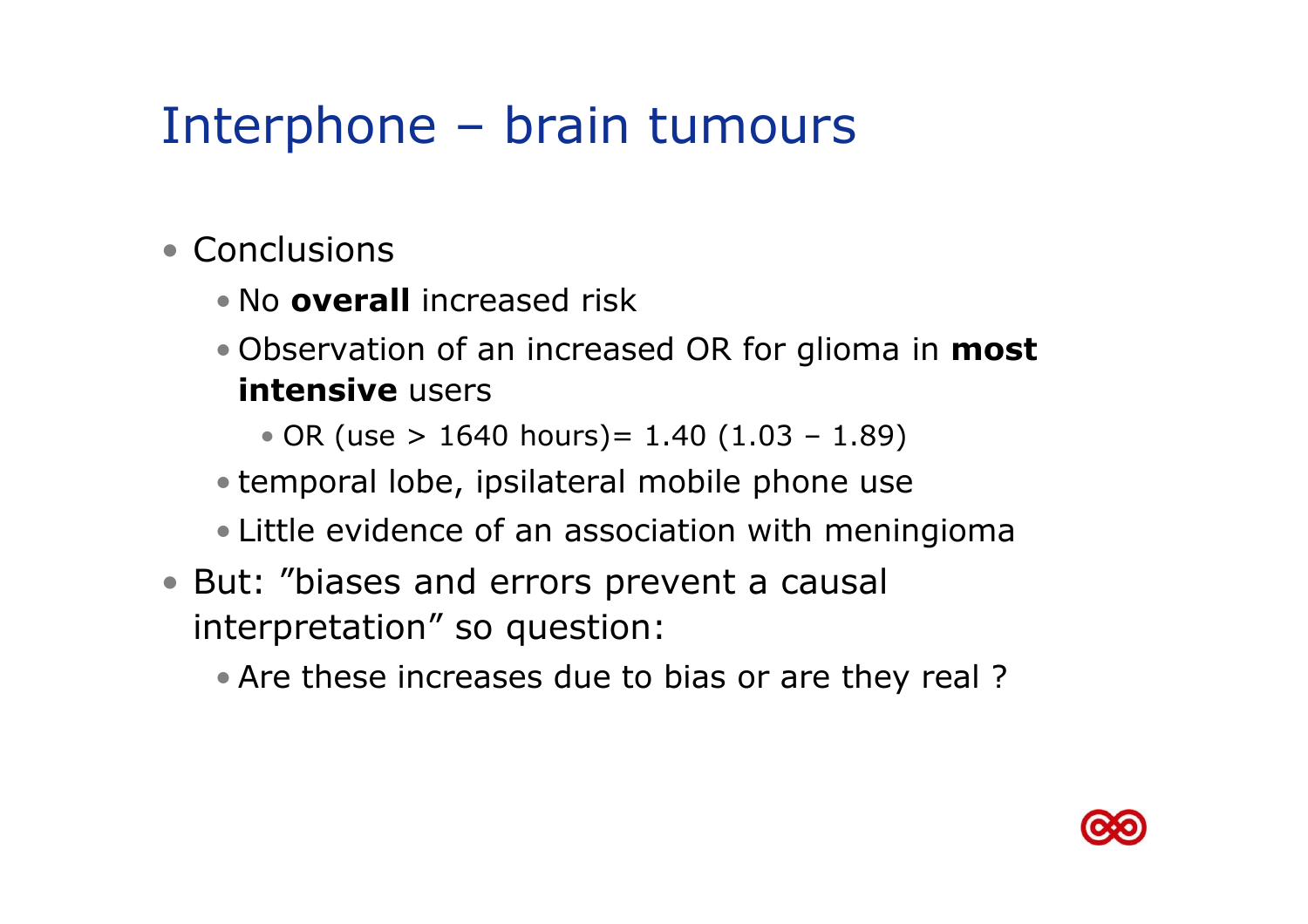### Case-control studies on Acoustic Neuromas (a rare tumor of the acoustic nerve sheaths)



From Ahlbom et al, Epidemiology, 2009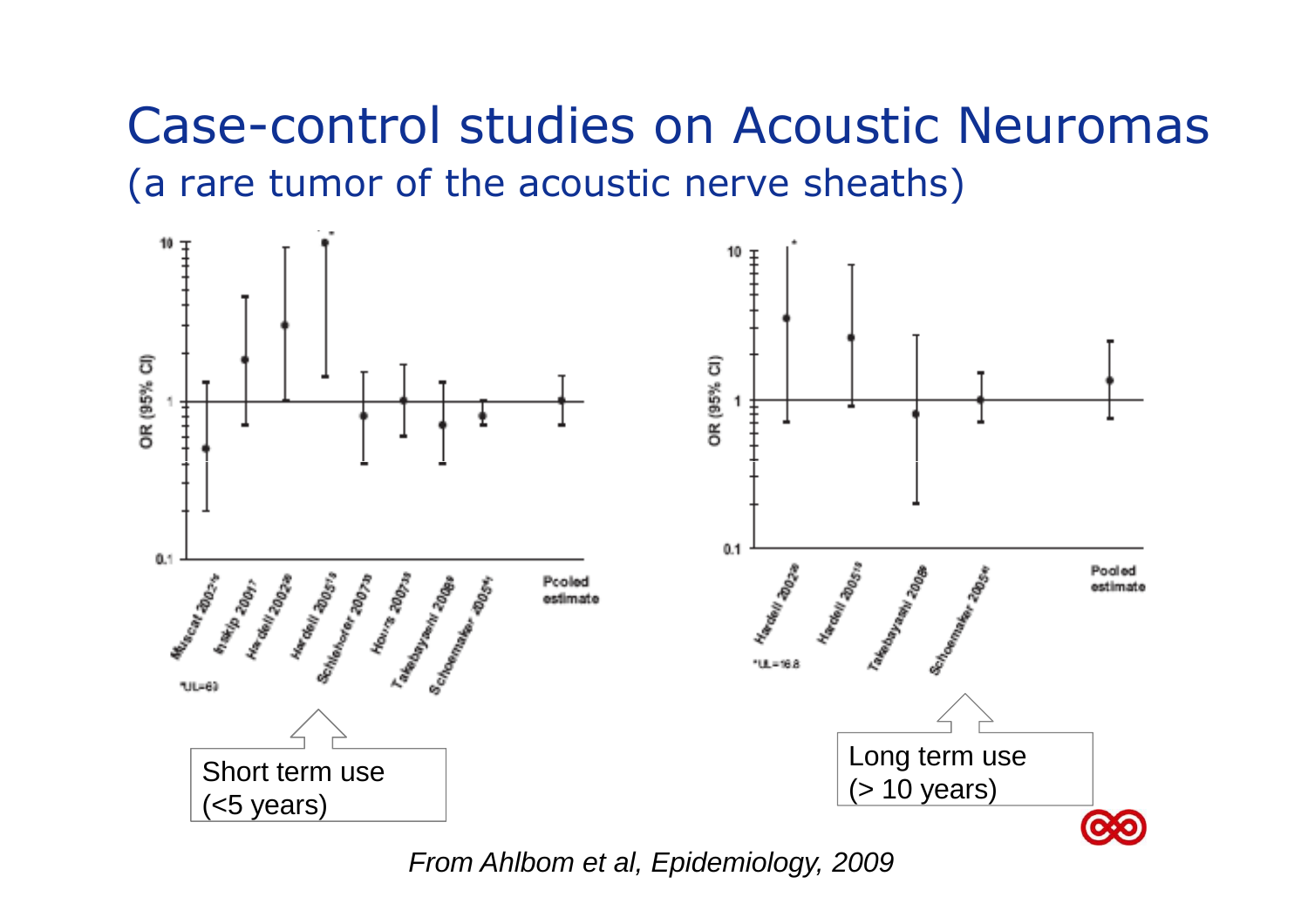### Interphone – Acoustic Neuromas

- Same overall study design as brain tumours
- International study:
	- 1121 cases, 4415 controls
- Ascertainment period: 1999-2004
- Face-to-face interviews using CAPI
- Analyses and writing of publication on-going

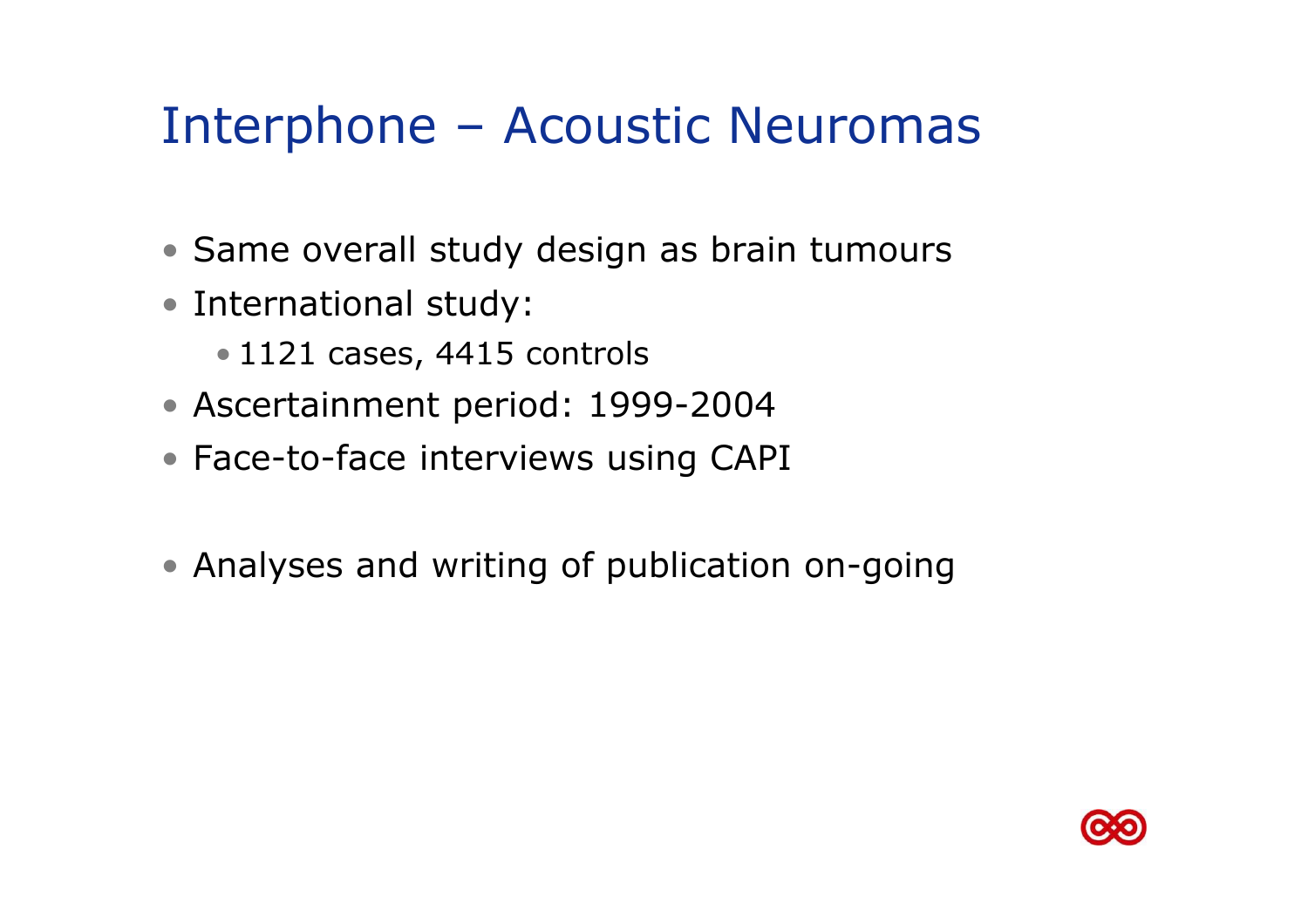# COSMOS:

International Cohort Study of Mobile Phone Use and Health

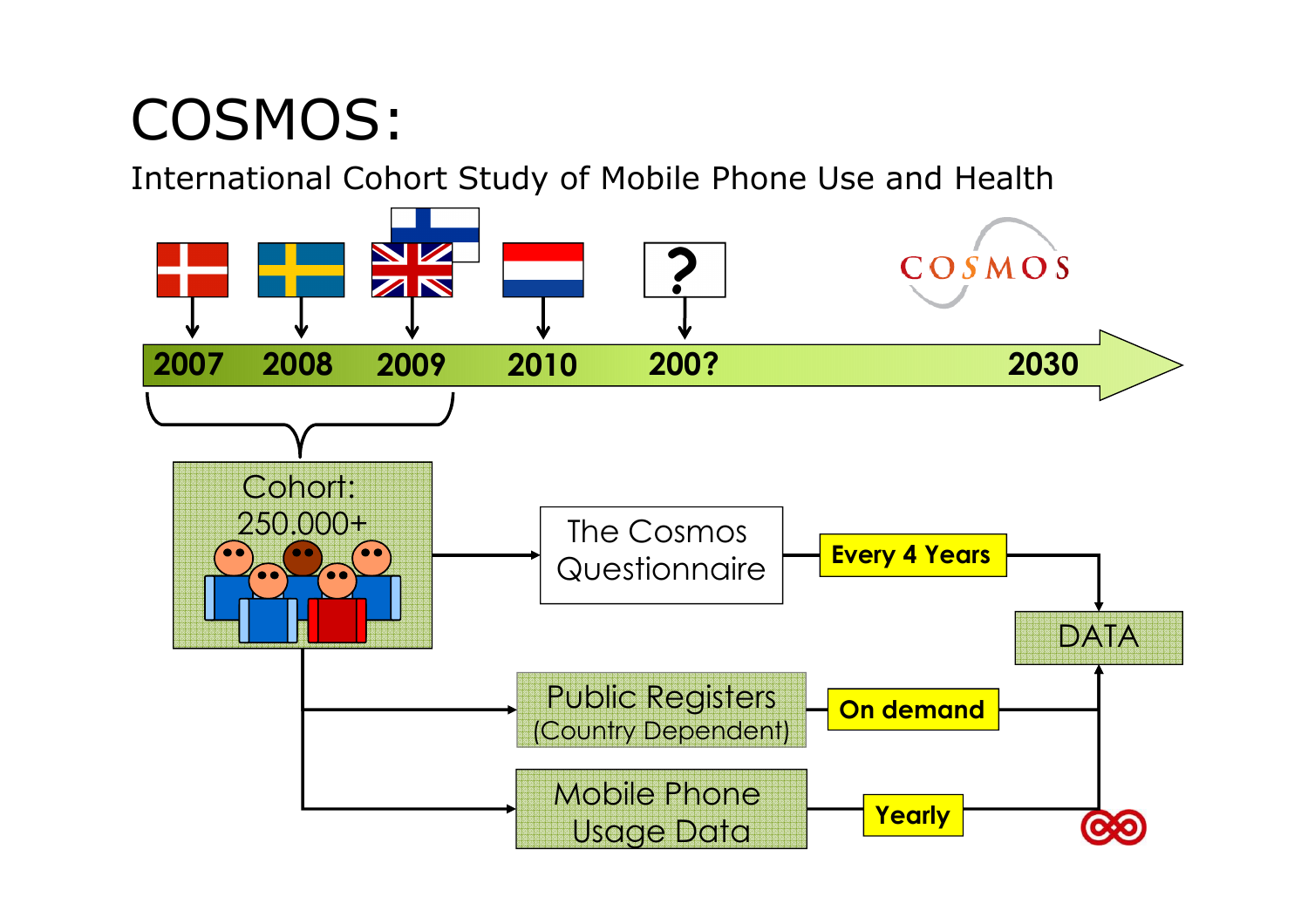

### Prospective Cohort Study



Aslak Poulsen Joachim Schüz Institute of Cancer Epidemiology $\sim$  28.000 respondents



 $\sim$  55.000 respondents

Paul Elliott Imperial College Londonongoing



Anssi Auvinen STUK + University of Tampere $\sim$  4.000 respondents

Various outcomes (cancer, other)



Hans KromhoutUtrecht University use existing cohorts

#### Features:

Sample stratified by high and low useof mobile phones

Exposure information assessed before

Network operator records

the diagnosis of disease

Follow up questionnaires

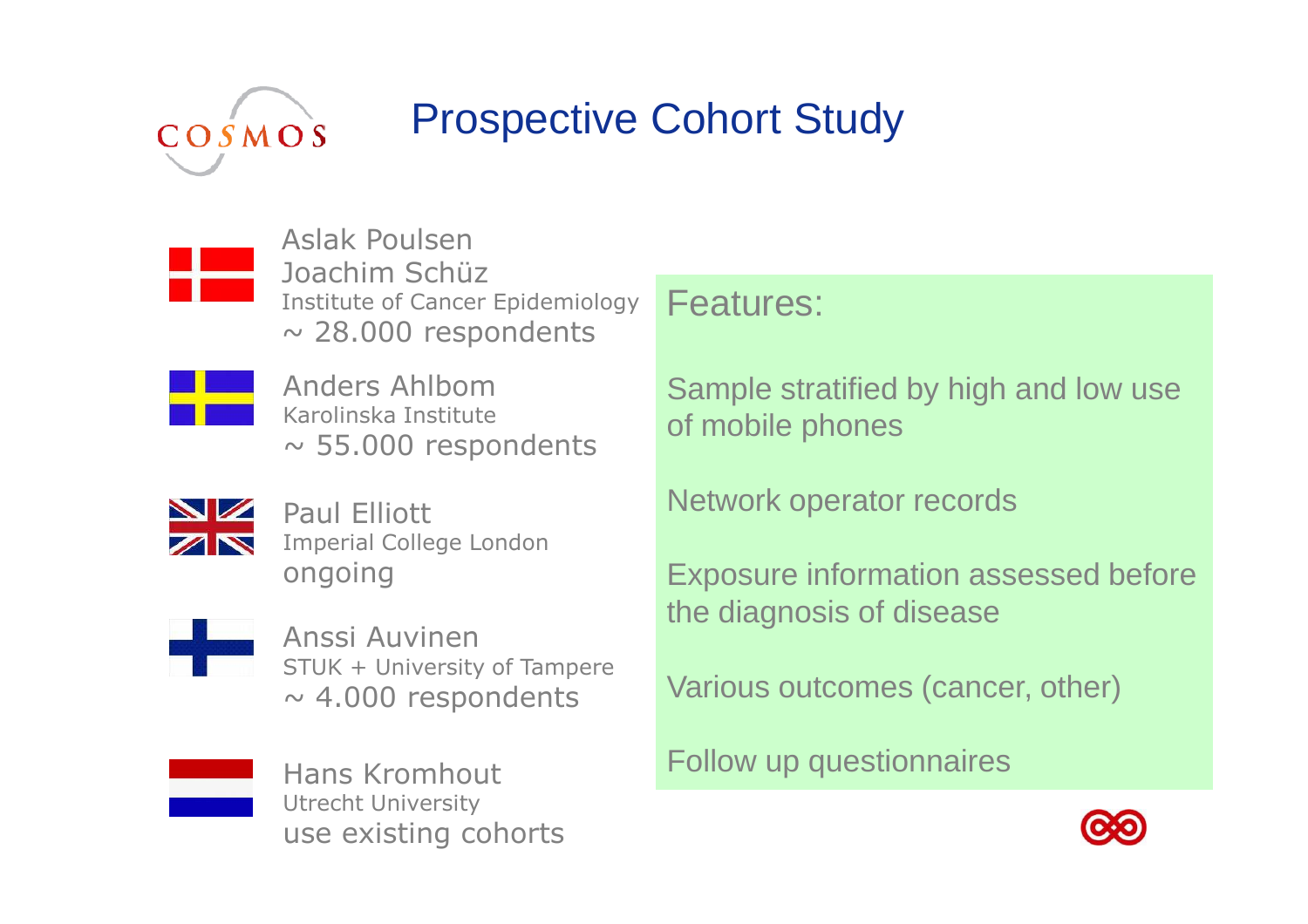# Cefalo : International Childhood Brain Tumor Study

- International case control study among children (age 7-19)
- Use of mobile phones
	- Self reported + operators info



- Data collected (350 cases, 650 controls)
- Analyses ongoing



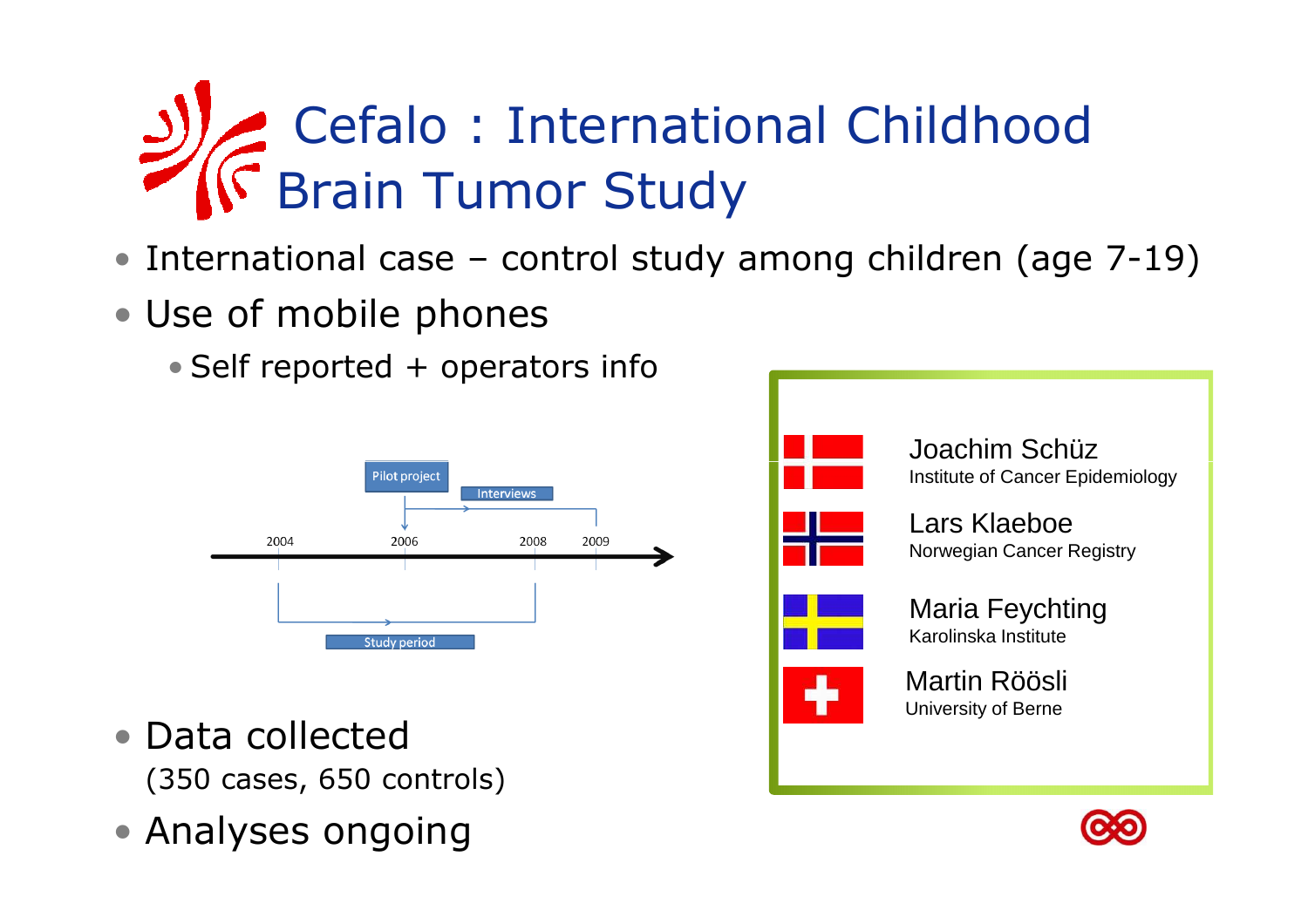mobi-kids Risk of brain tumours from exposure to EMF from mobile communication technologies in young people

- International case control study among children (Age 10-24)
- 2000 cases and 4000 hospital based controls *foreseen*
- Detailed tumour localisation using CT and MRI scans
- First interviews started in oct 2010, expected to last 2.5 years

Austria France GermanyAustralia New ZealandCanadaGreece IsraelItaly The **Netherlands** SpainIndia Taiwan Japan ?US ?